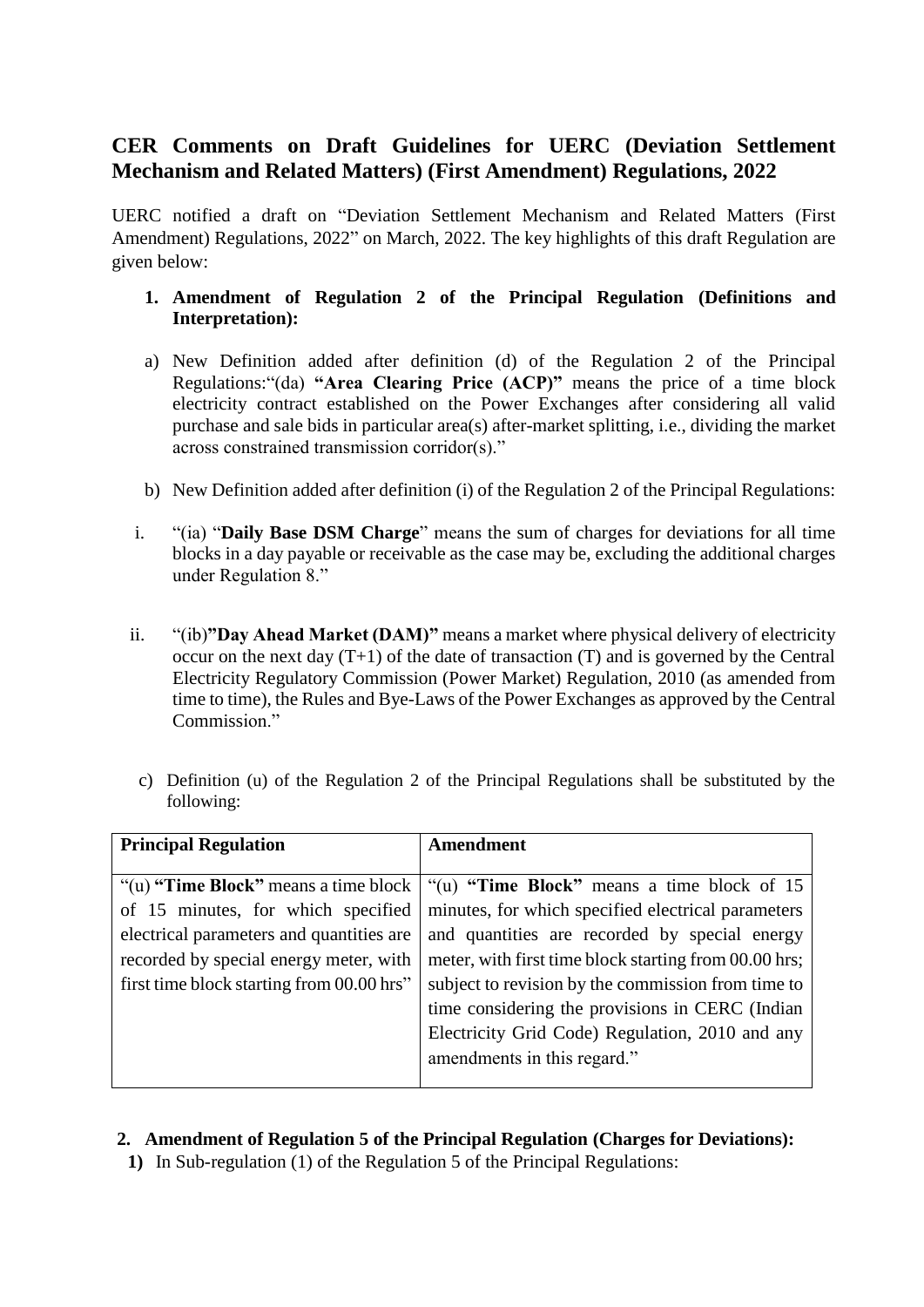

- **2)** In Sub-regulation (3) of Regulation 5 of the Principal Regulations, the words "RLNG Rs. 8.24 / kWh sent out" shall be substituted by "RLNG Rs. 8.00/ kWh sent out".
- **3. Amendment of Regulation 7 of the Principal Regulation (Limits on Deviation Volume):**

Frequency range has been changed from "49.70-50.10" Hz to "49.85-50.05" Hz.

**4. Amendment of Regulation 8 of the Principal Regulation (Additional charges for crossing Deviation volume limits):**

Frequency range has been changed from "49.70-50.10" Hz to "49.85-50.05" Hz.

| <b>Sub-Regulation</b> | <b>Principal Regulation</b>                                                                                                                                                                                                                                                                                                       | Amendment                                                                                                                                                                                                                                                                                                                                                                                                                                                                                                                                           |
|-----------------------|-----------------------------------------------------------------------------------------------------------------------------------------------------------------------------------------------------------------------------------------------------------------------------------------------------------------------------------|-----------------------------------------------------------------------------------------------------------------------------------------------------------------------------------------------------------------------------------------------------------------------------------------------------------------------------------------------------------------------------------------------------------------------------------------------------------------------------------------------------------------------------------------------------|
| Sub-Regulation (7)    | of<br>In<br>the<br>event<br>sustained<br>deviation<br>from schedule in one<br>direction (positive or<br>negative) by any state<br>entity<br>(buyer)<br><sub>or</sub><br>such entity<br>seller),<br>shall have to make<br>sign of their Deviation<br>scheduled<br>from<br>charged, at least once<br>after every 12 time<br>blocks. | "In the event of sustained deviation from<br>schedule in one direction (positive or<br>negative) by any state entity (buyer or<br>seller), such entity shall correct its<br>position in the manner as specified below:<br>If the sustained deviation from schedule<br>continues in one direction (positive or<br>negative) for 6 time blocks, the state entity<br>(buyer or seller), shall correct its position,<br>by making the sign of its deviation from<br>schedule changed or by remaining in the<br>range of $+/- 2\%$ with reference to its |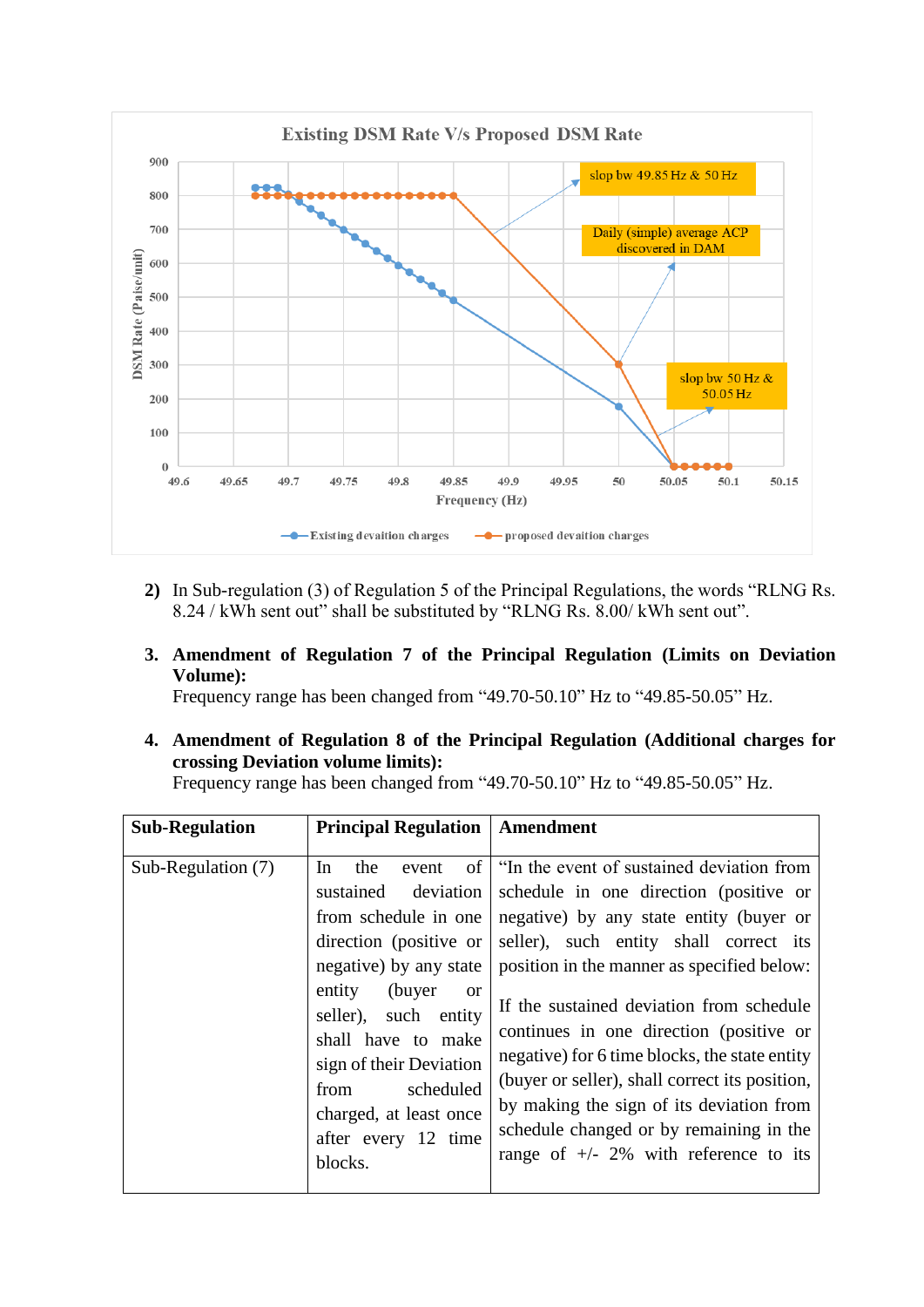|  | schedule, at least once, latest by 7th time<br>block. |
|--|-------------------------------------------------------|
|  |                                                       |
|  |                                                       |
|  |                                                       |

Provided that violation of the requirement under this Sub-regulation shall attract an additional charge as specified in the table below:

| No. of violations in day      | <b>Additional charge payable</b>                                                                               |
|-------------------------------|----------------------------------------------------------------------------------------------------------------|
| From first to fifth violation | For each violation, an additional charge $\omega$ 3% of daily base<br>DSM charge payable or receivable         |
| From sixth to tenth violation | For each violation, an additional charge $@$ 5% of daily base<br>DSM charge payable or receivable              |
| From<br>eleventh<br>onwards   | violation   For each violation, an additional charge $@$ 10% of daily base<br>DSM charge payable or receivable |

Payment of additional charge for failure to adhere to sign change requirement as specified under this Sub-regulation shall not be applicable to:

- a. Renewable energy generators which are State entities
- b. Run of river projects without pondage
- c. Any infirm injection of power by a generating station prior to CoD of a unit during testing and commissioning activities.
- d. Any drawal of power by a generating station for the start-up activities of a unit.

The draft Regulation can be accessed [here](https://cer.iitk.ac.in/odf_assets/upload_files/blog/Draft_First_Amendment_UERC_DSM_Regulation_2022.pdf)

## **CER Opinion**

- **1.** The broader alignment of the UERC DSM regulations to those applicable at the inter-state level (i.e. by CERC) is necessary to ensure that there is overall harmony in treatment of deviations. However, two important points that would justify departure of intra-state DSM regulations to those applicable for the inter-state level. These are  $-$  (i) applicability of DSM regulations in line with the impact of variable RE to the state's power system i.e. that handled by the respective SLDC, and thus applicability of DSM regulations; and (ii) the adoption of 'local price' signal rather than a national average area clearing price (ACP). The second one is discussed below.
- **2. Area Clearing Price (ACP) for N2 Region rather than Average ACP:** The Deviation Settlement Mechanism (DSM) Regulation for inter-state scheduling takes into account average of the ACPs across country. Given that the applicability of the UERC Deviation Settlement Mechanism (DSM) Regulation are with reference to the intra-state system